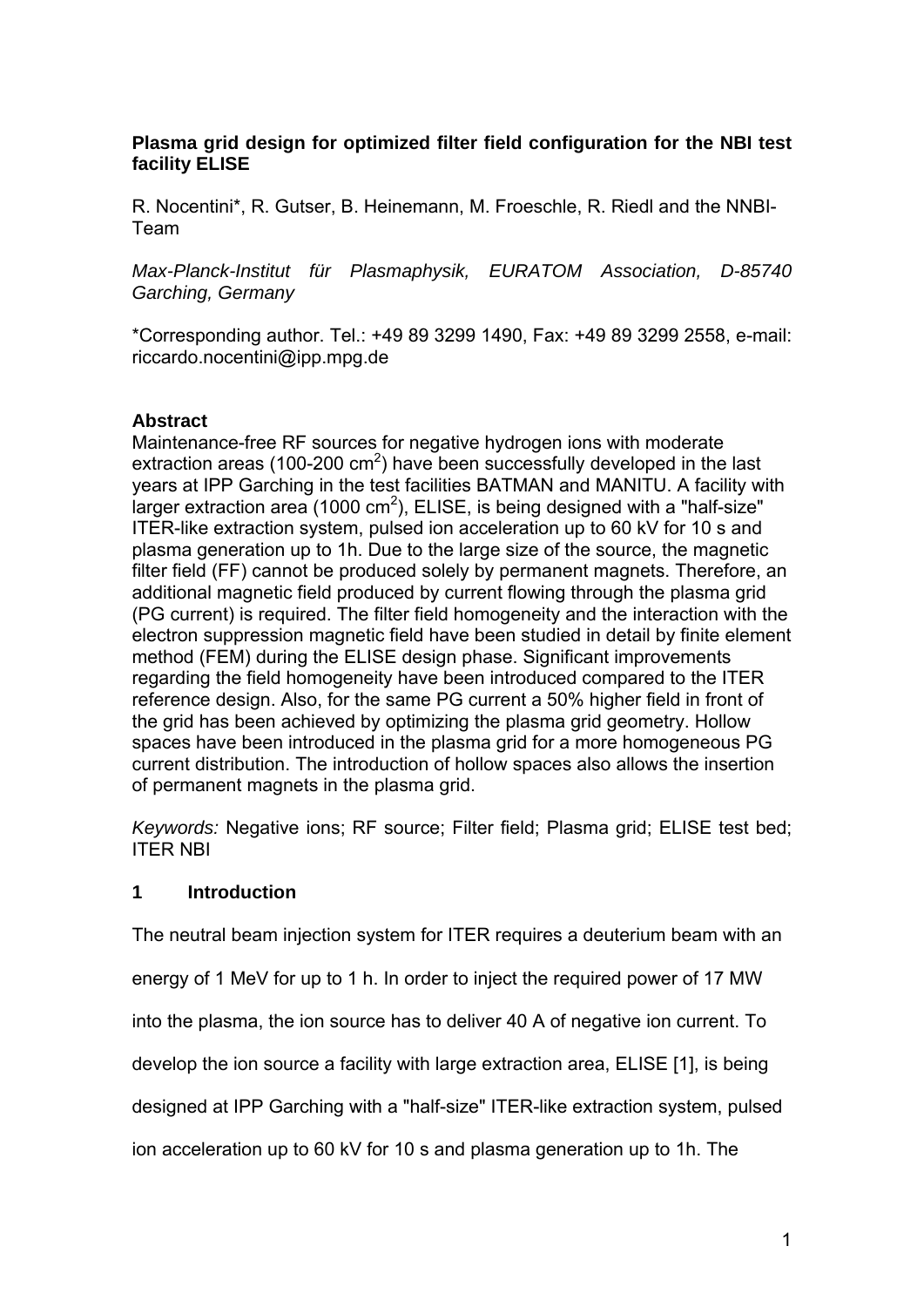ELISE ion source is equipped with three grids that form the extraction system: plasma grid (PG), extraction grid (EG) and grounded grid (GG). The grids system accelerates the ion beam horizontally, in Z direction. We refer to the vertical direction as Y direction and to the horizontal direction parallel to the grids as X direction.

A horizontal magnetic filter field (FF) is required in the extraction region. The FF permits to reduce the amount of fast electrons coming from the drivers that can detach the additional electron from the H- and neutralize them [2]. In large ion sources the FF can be produced by an electric current flowing vertically in the PG (PG current) and by additional permanent magnets positioned on the side of the source vessel. Other possibilities are under consideration.

Test on the FF produced by a PG current have already been carried out in the RADI facility [3]. While RADI allows a localized extraction of negative ions, ELISE will allow extraction from a large area grid, therefore it will be possible to study the effect of the FF on the homogeneity of large beams.

Calculations presented in this paper show that the PG current in the ITER reference

design creates a non-homogeneous field in front of the PG. The PG of ELISE has been designed to minimize this non-homogeneity.

As the extraction system of ELISE has the same width as that of the ITER RF source, all the considerations valid for ELISE are also relevant for ITER.

### **2 The ELISE PG geometry**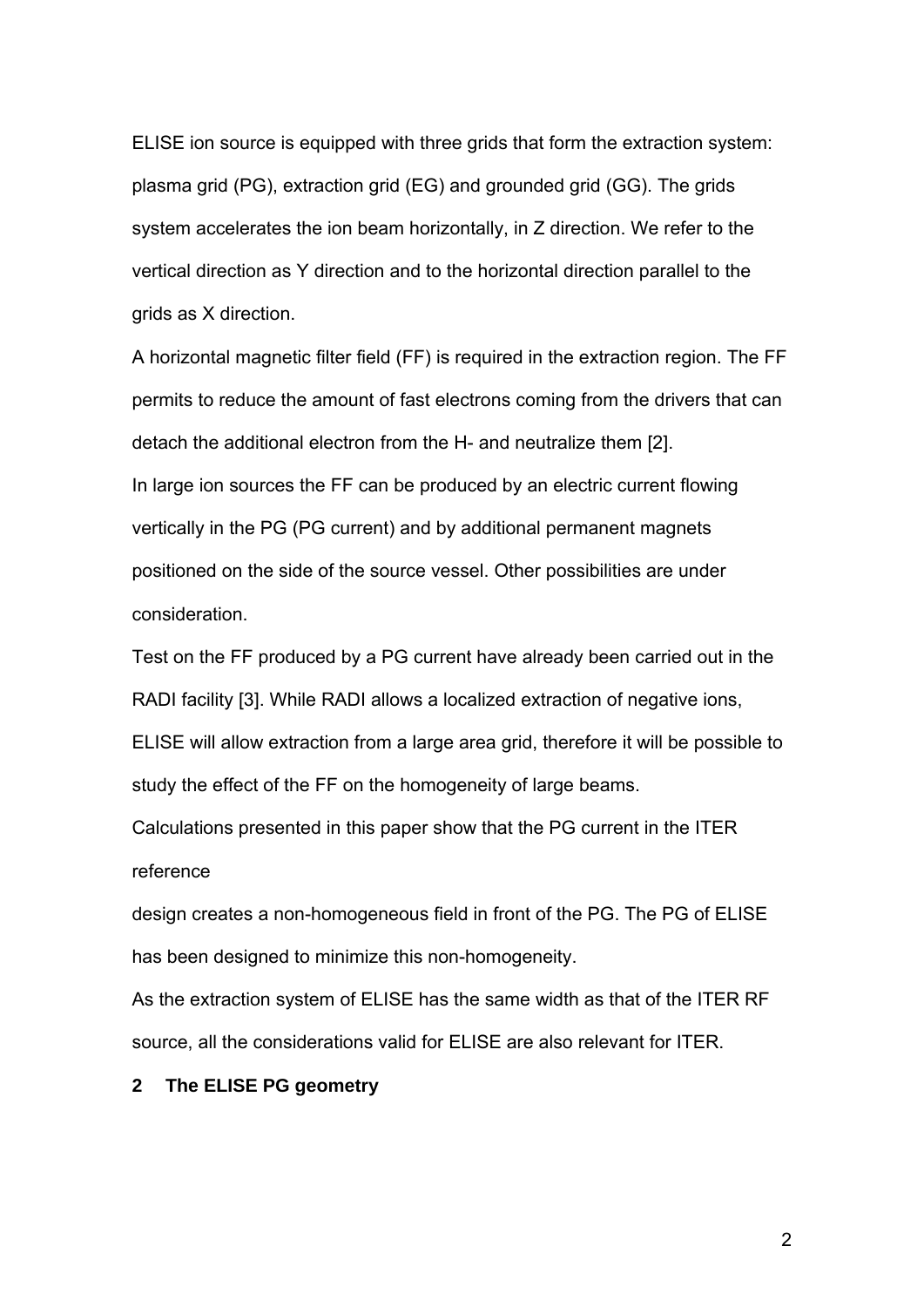The ELISE PG geometry is compatible with the ITER reference design for the negative ion source [4]. The grid consists of two segments (four in ITER) made of copper. In each segment the apertures are arranged in beamlet groups (see fig. 1) to match the sub-division of the beam line components in the ITER neutral beam injector.



**Figure 1** Magnetic FF scheme. In ITER the PG current flows mainly in between the beamlet groups and on the sides of the grid. PG current field and permanent magnets field add on the plasma side and subtract on the beam side.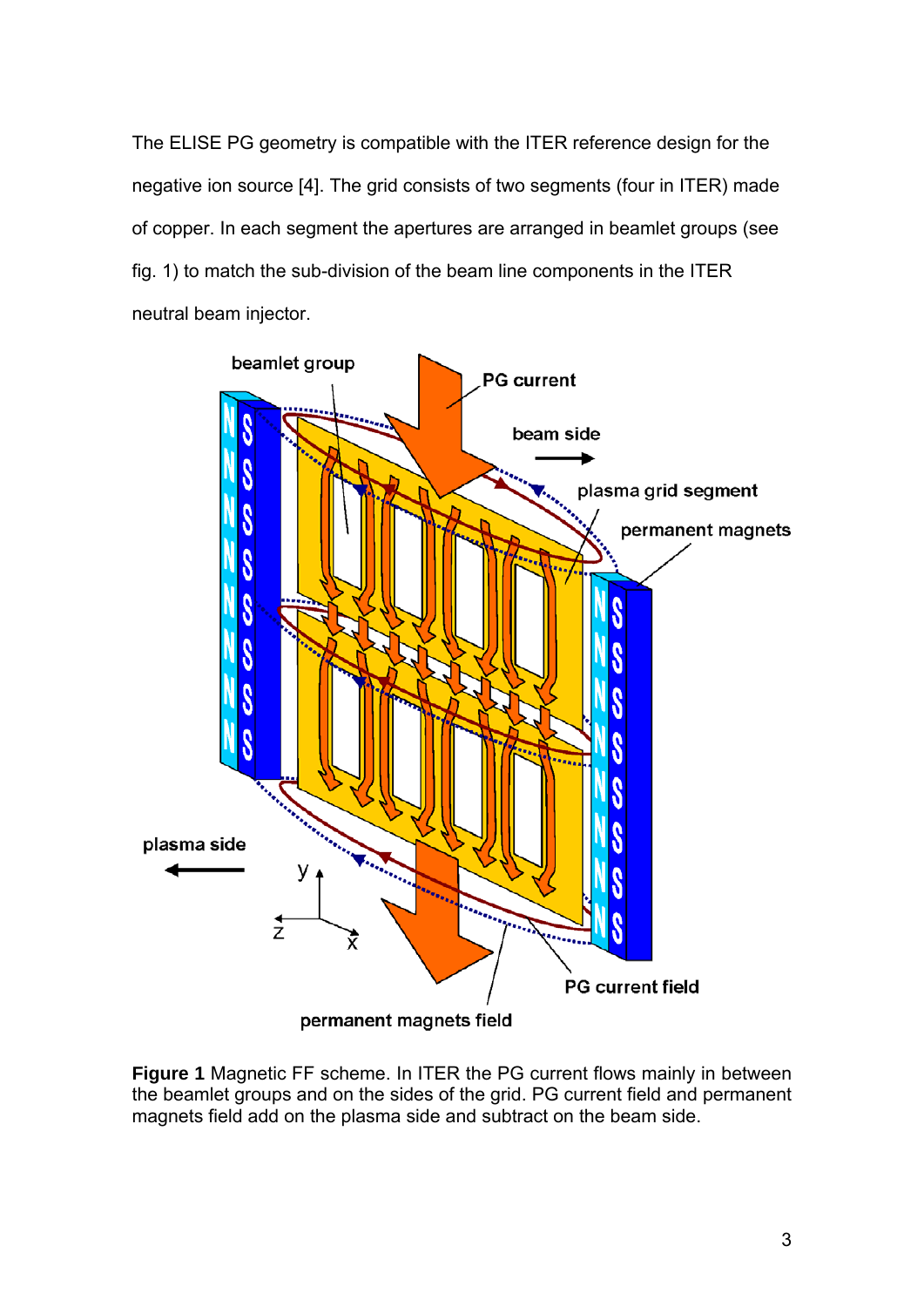Each beamlet group is made of 16 x 5 apertures, with 20 mm spacing both in horizontal and vertical direction. The aperture diameter is 14 mm. On the basis of the IPP experience the profile of the apertures has been modified. The apertures have been shaped with an 80° chamfer on the plasma side. In addition the original 6 mm thickness in the ITER reference design for the PG has been increased to 9 mm. These two modifications increase the area for the conversion of neutrals and positive ions to negative in the region close to the apertures and allow a more suitable starting angle of the negative ions [2]. In ELISE the PG current is fed by means of 24 copper stripes attached to the back of the PG. While one end of these stripes is heated to 150 °C by the plasma grid, the other end is cooled. The geometry of the stripes is optimized to reduce thermal losses both with and without plasma grid current flowing and to allow thermal expansion of the grid. Between the PG segments 42 flexible connections can carry the current and allow for 3 mm horizontal and 1 mm vertical displacement (see fig. 2). The components are designed to allow up to 8 kA of total current. The PG is electrically insulated from the supporting structure to concentrate the current on the grid and hence to achieve a higher magnetic field.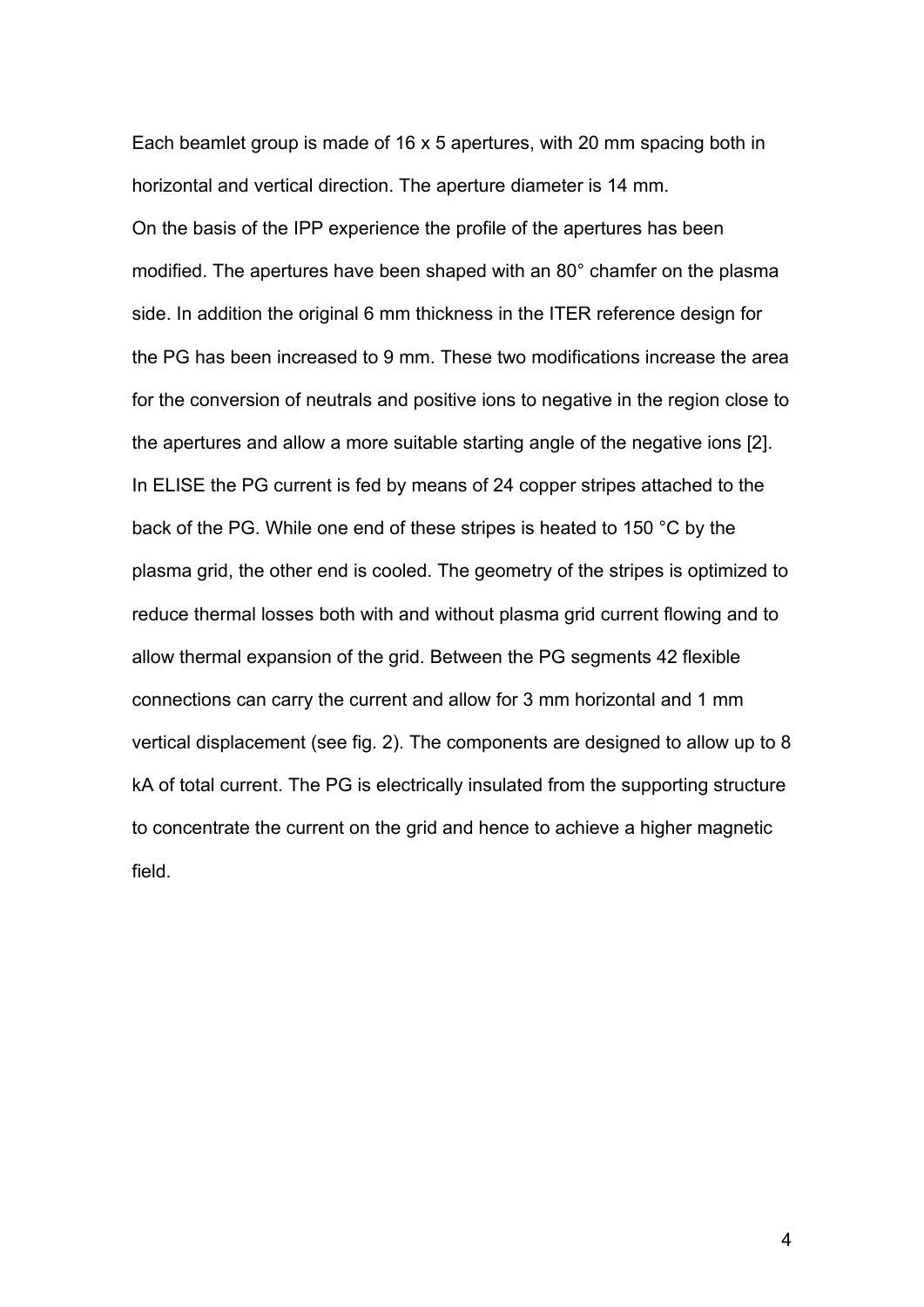

**Figure 2** (a) Plasma grid current feed with 24 copper stripes attached to the back of the plasma grid. On one end these stripes are heated to 150 °C by the plasma grid, the other end is cooled. Geometry is optimized to reduce thermal losses with and without plasma grid current. (b) Flexible connections between the plasma grid segments. 42 connections can carry 8 kA total PG current and allow for 3 mm horizontal and 1 mm vertical displacement.

The FF permanent magnets are positioned such that they strengthen the

magnetic field on the plasma side of the grid and weaken it on the beam side

(fig 1).

## **3 FF in the ITER reference design and in BATMAN**

In the ITER reference design the plasma grid between the beamlet groups consists of a thick copper plate [4]. The beamlet groups narrow the current cross-section, thus increasing the electric resistances for the PG current (fig 1). As a result the PG current flows mainly in between the beamlet groups and on the sides of the grid. By means of ANSYS FEM we evaluated the current density distribution in the PG. The results have been used as input for the QUICKFIELD 2D code to calculate the FF, since the PG current generates a magnetic field that is approximately 2D, i.e. there is little variation in vertical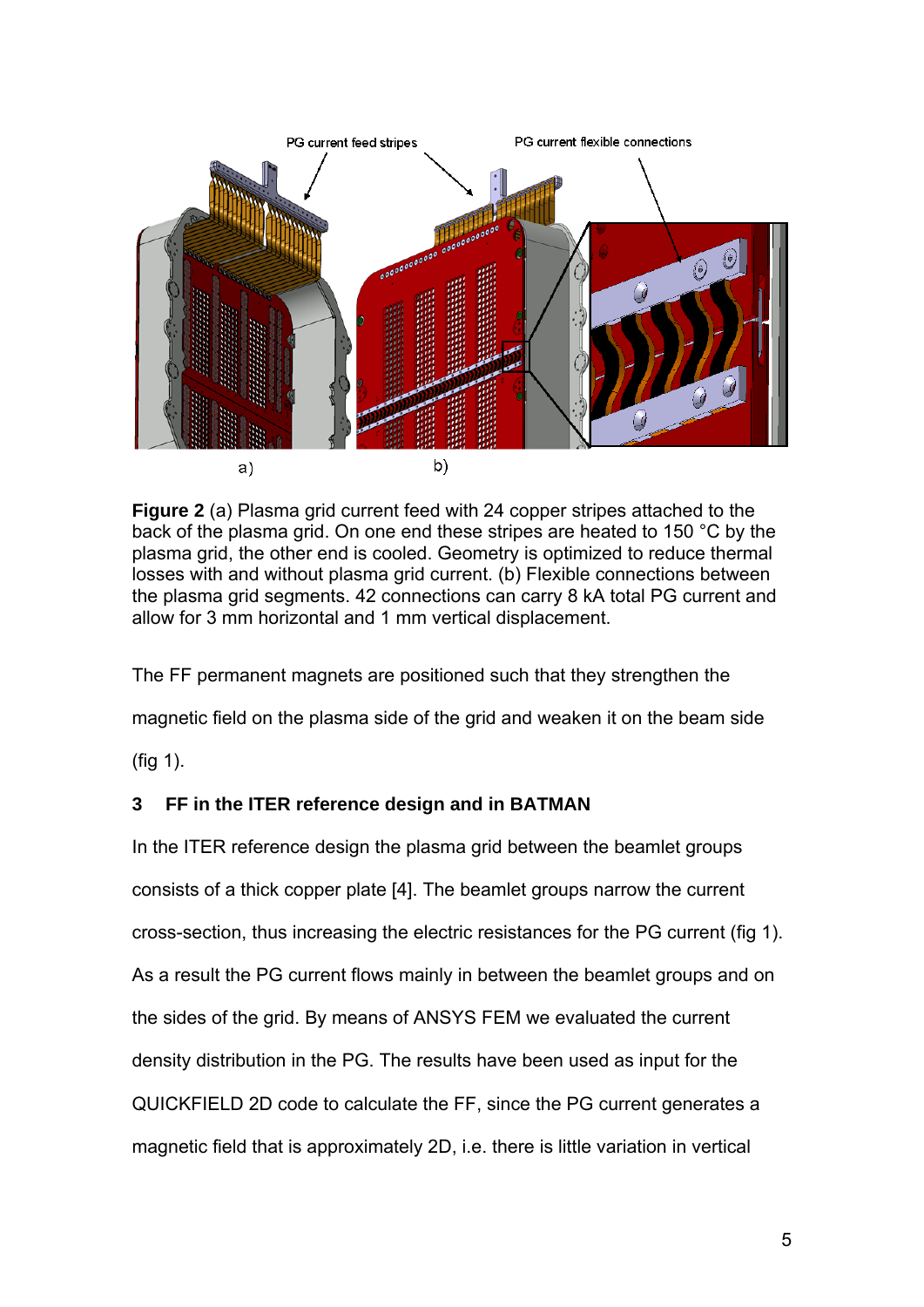direction, near the plasma grid. The BATMAN experiment [2] configuration (permanent magnets only) has also been calculated and compared with the ITER reference solution: 4kA DC PG current plus 30 mm x 20 mm Sm-Co permanent magnets on the sides of the source, originally developed for the arcdriven source [4].

Two main parameters have been considered in this analysis. One is the  $B<sub>x</sub>$ , horizontal component of the magnetic field, calculated at different distances with respect to the PG on the plasma side. The second is the  $[{\sf B_x}dL]$ , integral of  ${\sf B_x}$ calculated along a line perpendicular to the PG, in Z direction, between the PG and the source of fast electrons. In the RF source fast electrons come from the drivers, so the ∫BxdL is calculated between the PG and the ion source back plate, positioned at 220 mm from the PG.

From this preliminary study these considerations arise (see fig. 3 and 4):

- Absolute  $B_x$  value of the BATMAN FF is significantly higher than in ITER reference FF.
- The ∫BxdL calculated for an ITER-like RF source is much lower than the ∫BxdL for the BATMAN source. This is due to the fact that the width of the BATMAN source is much smaller than in an ITER-like source and therefore the permanent magnets are positioned closer to each other.
- As expected, the magnetic field at 2 mm from the PG surface, on the plasma side, has a considerable non-uniformity. Two kinds of "ripple" can be identified. The small ripple is due to the single apertures, where current can flow only on metal parts around the holes. A big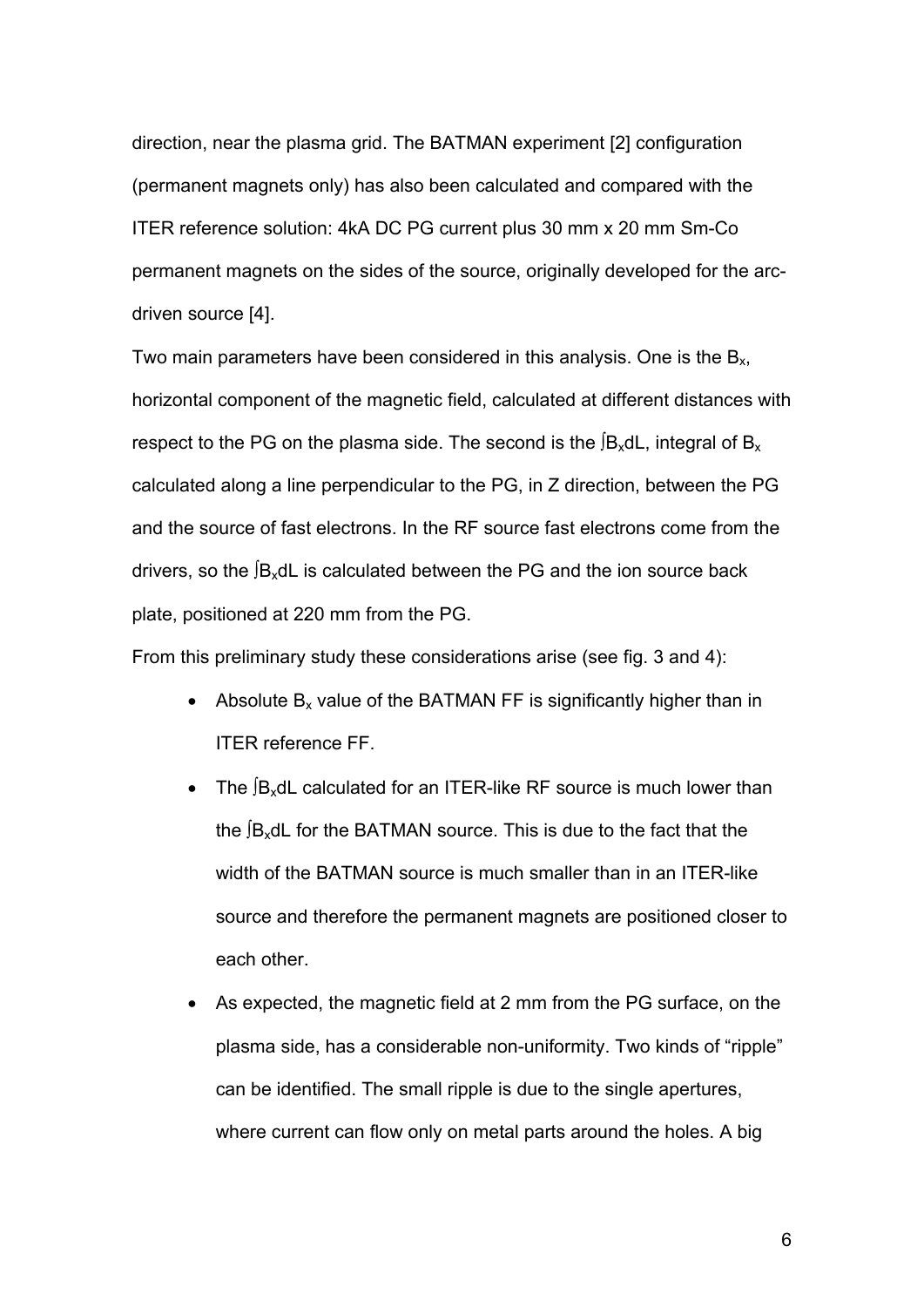ripple is then due to the fact that the current flows preferentially between the beamlet groups, where the grid is thick and no big electrical resistance is present. This non-uniformity on the magnetic FF is still present at 20 and 50 mm from the PG surface.



**Figure 3** "Ripple" of the  $B_x$  component of the FF across the extraction area of ELISE for different combinations of plasma grid current and permanent magnets; left: in a distance of 2 mm from the plasma grid, right: 20 mm from the plasma grid. Aperture positions indicated above and below graphs. For comparison, the  $B_x$  field of BATMAN is plotted in each figure.

The FF of the ITER reference design differs considerably from the BATMAN FF,

mainly due to the different sizes of the sources.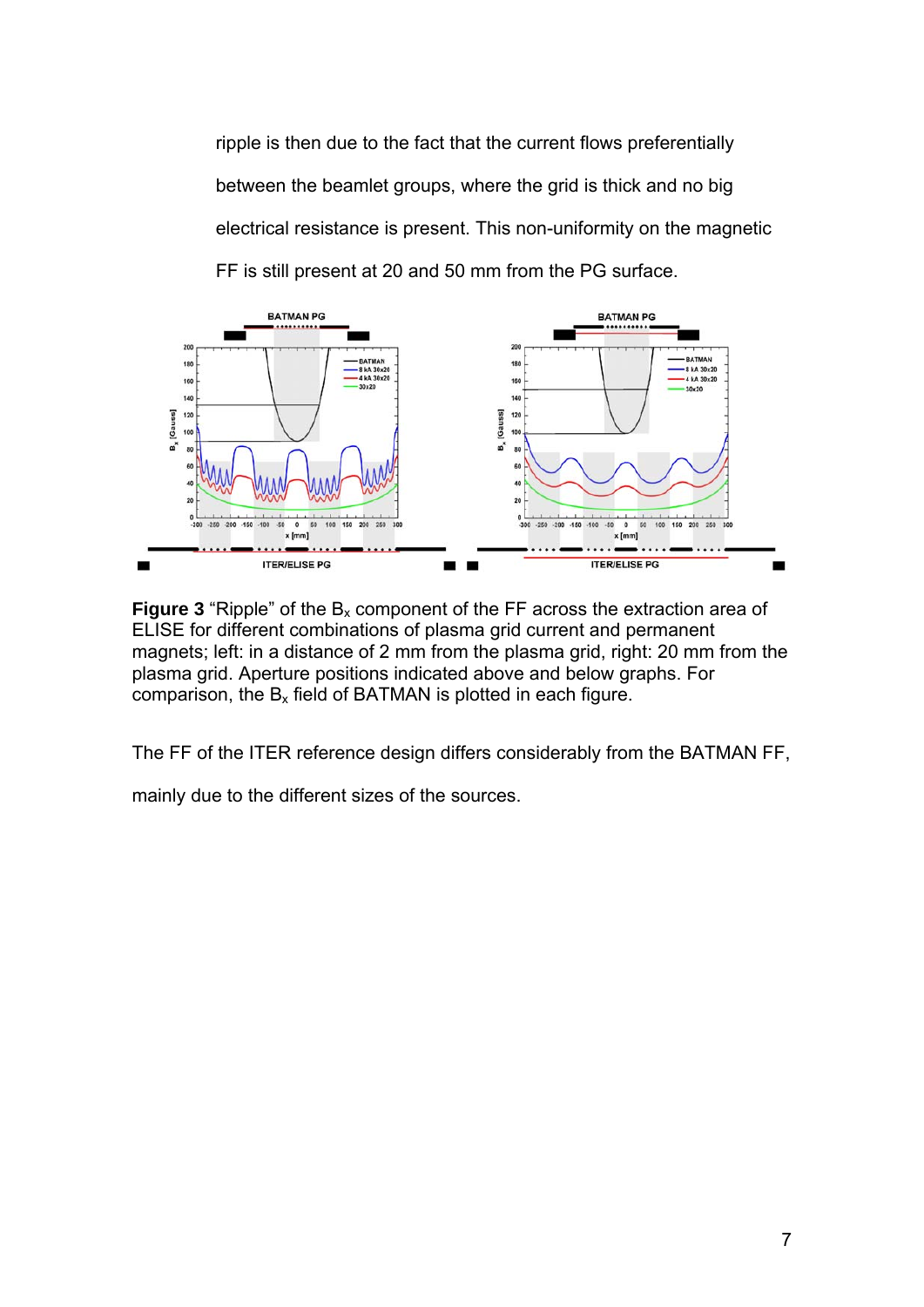

**Figure 4** B<sub>x</sub> filter field component for different combinations of permanent magnets and plasma grid current. Corresponding ∫B<sub>x</sub>dL values have been calculated respect to the fast electron source: the back plate for the RF source and the filaments for the arc-driven source, respectively. (black = BATMAN, red = ITER-like source with 8 kA PG current and permanent magnets, blue = ITERlike source with 4 kA PG current and permanent magnets, yellow = permanent magnets only). (For interpretation of the references to color in the figure caption, the reader is referred to the web version of the article.)

The  $\beta$ <sub>x</sub>dL of the FF could be increased in ITER by raising the PG current, but this produces a higher field also in the accelerator region causing undesired deflection of accelerated particles and high power loads on the accelerator grids. In addition the ripples and non-uniformity of FF are increased. Up to now it is not clear which FF strength is necessary for the RF source, but it can be expected that a non-uniform FF with these large ripples affects the beam homogeneity. Therefore we put our research effort in reducing the FF nonhomogeneity in ELISE.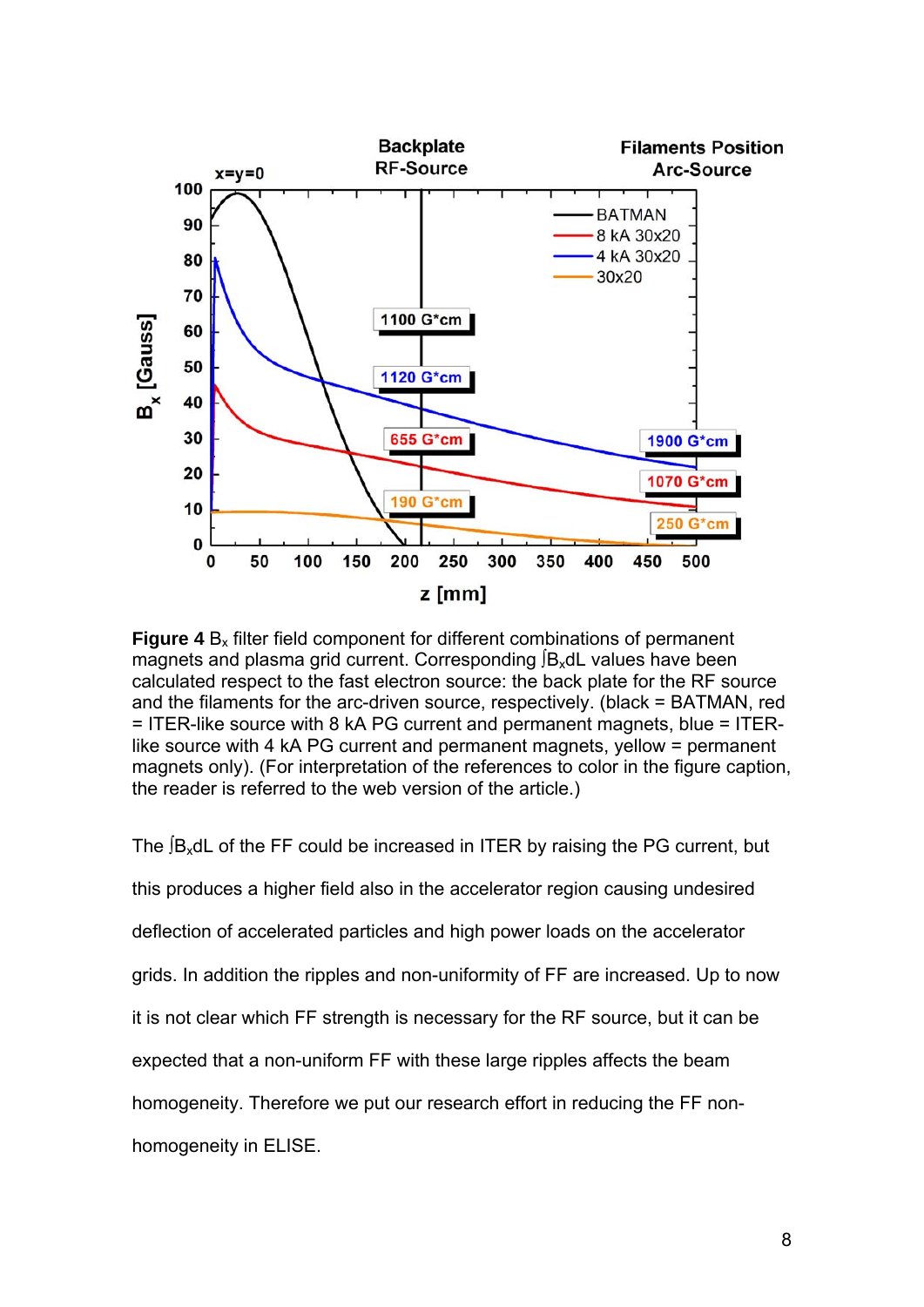#### **4 PG geometry for optimized magnetic FF**

The proposed solution for ELISE is to change the PG geometry such that the resulting current distribution reduces the non-uniformity in FF and generates a higher magnetic field in the central part of the PG. The PG geometry has been iteratively changed and optimized using ANSYS FEM code. A typical section of the ELISE PG has been modeled. The analyses consist of two steps.

- A model with thermal-electric conduction capability has been created in ANSYS to calculate the current density distribution. Ohmic heating, plasma load and water cooling have been taken into account to calculate the temperature distribution and the varying electrical resistivity.
- Permanent magnets and region around the PG have been modeled in ANSYS with magnetic elements and the current density distribution has been imported from the previous model.

Improvements in the FF uniformity have been obtained by changing the shape of the vertical manifolds of the cooling circuit of the PG and introducing pockets in the regions between the beamlet groups and on the sides of the PG (see fig 5). In addition ribs have been introduced on the beam side of the PG. This increases considerably the mechanical stiffness in the areas between the beamlet groups and on the sides of the PG without reducing significantly the electrical resistance. This design also gives the possibility to insert magnets in the pockets in a later stage of the experiment to test different FF configurations. As for the grids of the NBI systems of JET and ASDEX-Upgrade the manufacturing of the new PG design is possible by electro-deposition of copper.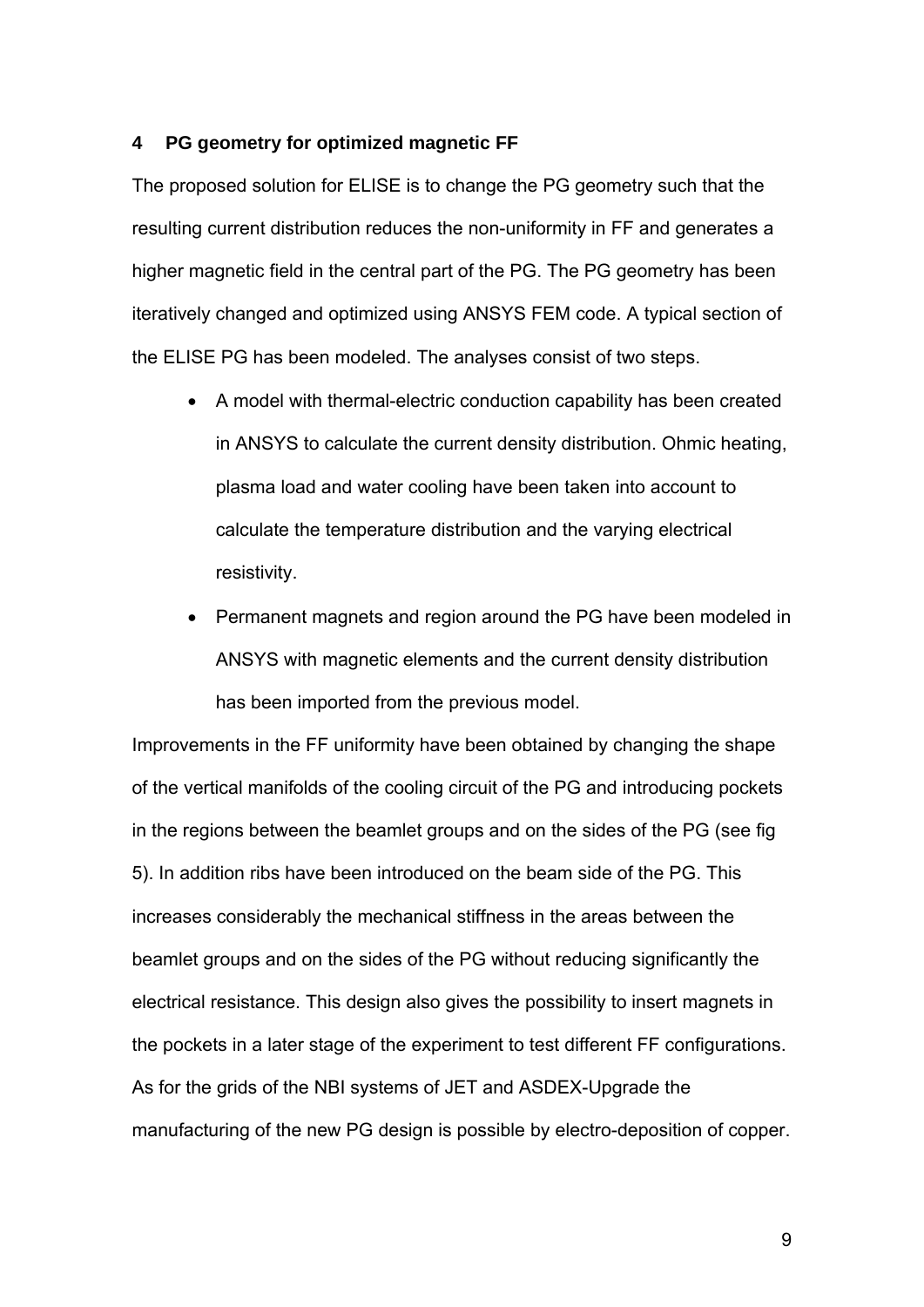

**Figure 5** Section of different types of PG design. (a) Similar to the ITER reference PG. (b): ELISE PG with pockets to reduce the electric conduction between the apertures.

The results of the magnetic field calculations are shown in fig. 6. It can be seen that the small ripple caused by the apertures is still present, but the big ripple has been reduced. The current flowing in the apertures region is now higher by 50% because more current is flowing in the center of the PG than in the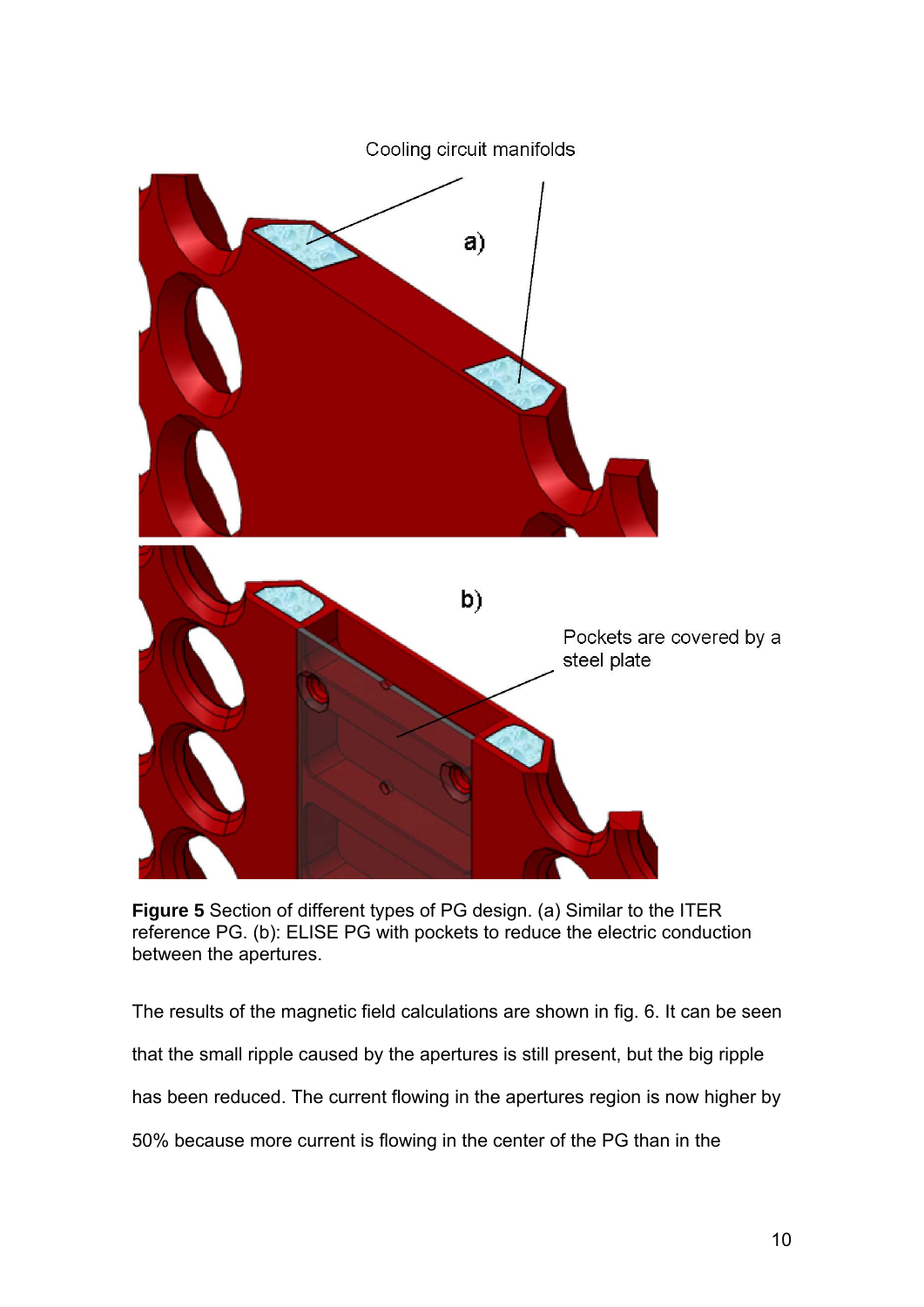previous design. Accordingly, the magnetic field in front of the PG is larger for the same total current. The minimum value of the magnetic field in front of the PG is increased by 50% and the big ripples in the magnetic field at 2 mm from the surface have been reduced. The non-uniformity in the FF almost disappears at 20 mm from the PG surface.





both in the reference and in the new design. It can be seen that the new design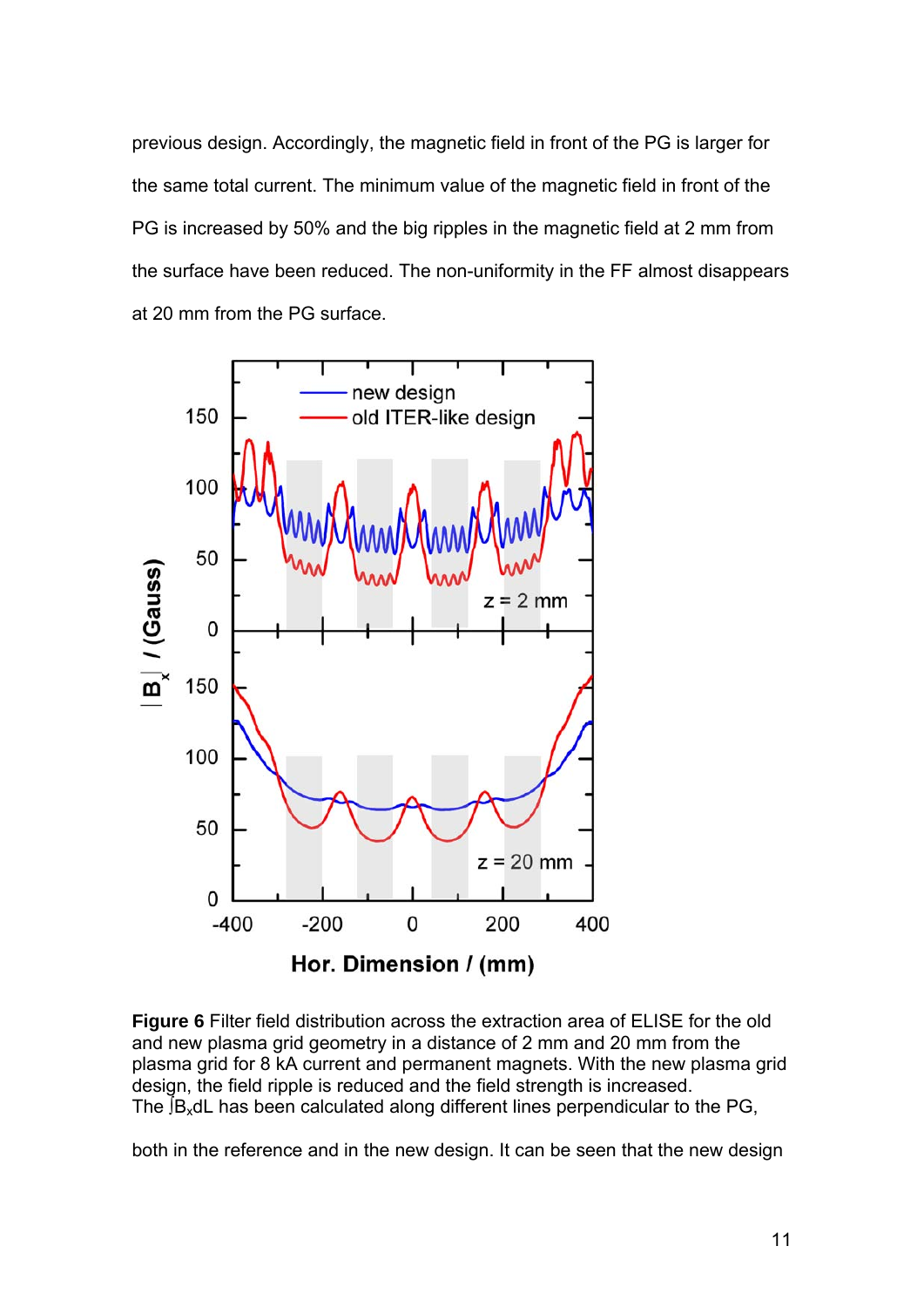produces a more uniform ∫B<sub>x</sub>dL distribution. In addition it is slightly higher in front of the extraction areas (see fig. 7).



**Figure 7**  $[B_x dL$  calculated for the x component of the magnetic field at the center of the beamlet groups and in between the beamlet groups for 8 kA current and permanent magnets (20 mm x 30 mm). The beamlet groups are indicated. It can be seen that with the old design there is a ripple on the  $f_{\text{Bx}}$ dL corresponding to the beamlet groups. This is not the case with the new design.

This means that with the new design a higher  $f_{\text{Bx}}$ dL can be generated in front of

the beamlet groups, where a higher B field might be more important. As an

alternative the PG current could be reduced by 20% maintaining the same  $[B_x dL]$ 

in front of the beamlet groups of the reference design.

# **5 Electron suppression magnets (ESM) configurations**

Another magnetic field source in the extraction region are the electron

suppression magnets (ESM) embedded in the EG. The ESM are required to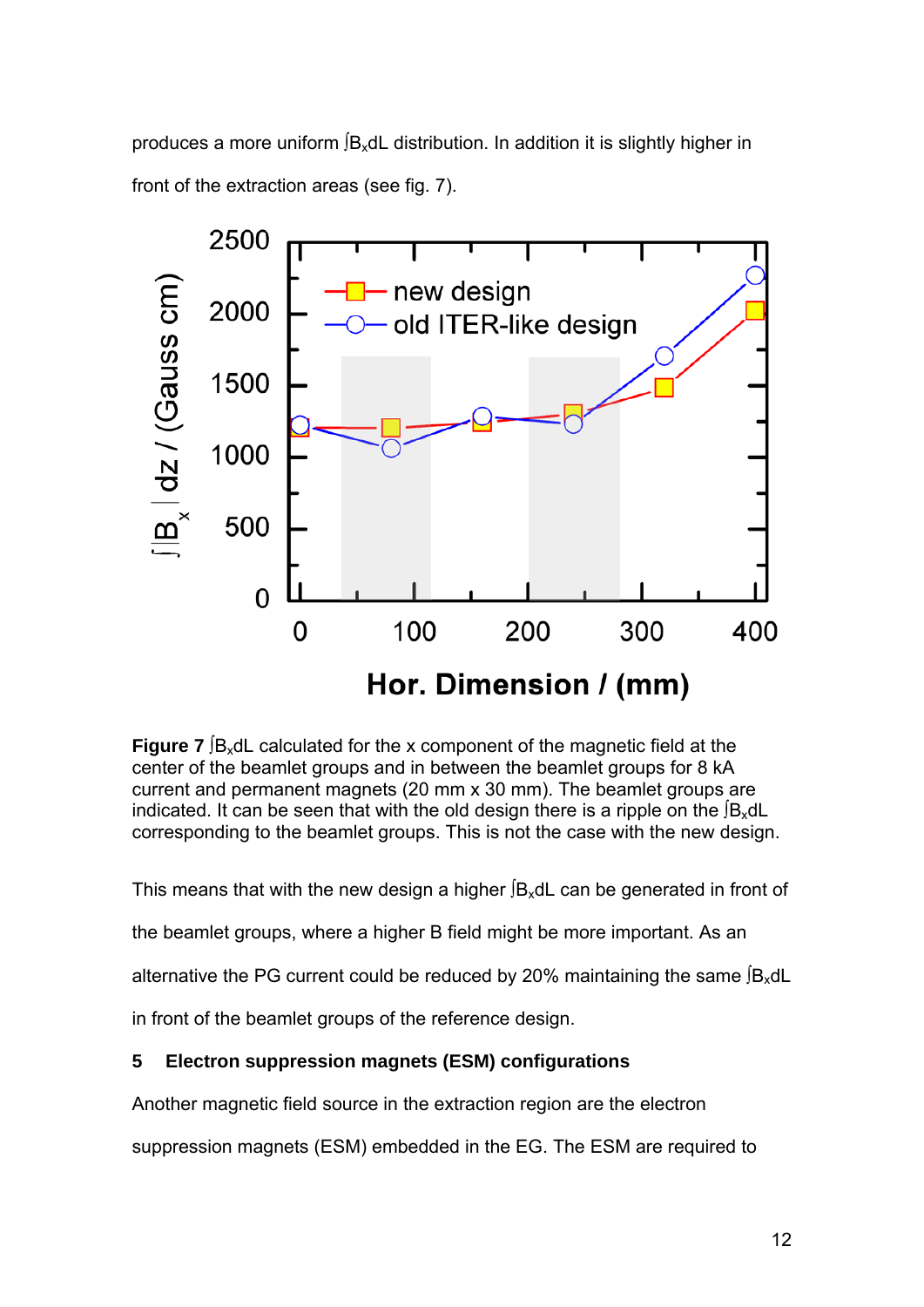deflect the co-extracted electrons. Although these magnets are not inside the source, the experience acquired at IPP suggests that these magnets influence drastically the plasma source performance [2]. In ELISE it will be possible to align the ESM both in horizontal and vertical direction, enabling investigations of the source performance with the ESM field parallel or orthogonal to the FF. In the first part of the study the role of the ESM has not been taken into account. In the second part of the study the influence of these magnets on the FF has been investigated as follows.

Two possible configurations have been considered. In the first one the ESM are oriented as dipoles vertically so that the generated magnetic field is parallel to the FF, alternating in horizontal direction. This will be called "parallel" orientation. This configuration has also been proposed for the ITER SINGAP accelerator design, but has never been used in large negative ion sources. The second configuration consists of ESM oriented as dipoles horizontally generating a magnetic field "orthogonal" to the FF. This option has been used in the BATMAN experiment and other experiments worldwide so far. The EG in ELISE allows investigation of both configurations.

The parallel and orthogonal configurations have been investigated with ANSYS, the results are shown in fig. 8. It can be seen that in parallel orientation the ESM generate a magnetic field that is alternatively added and subtracted for each aperture column to the FF. This creates zero-field regions once every two apertures, could lead to a strong non-uniformity in filtering the electrons and is potentially dangerous. In fact, even if the overall power deposition on the EG is within the operational range, there could be a very localized heat load in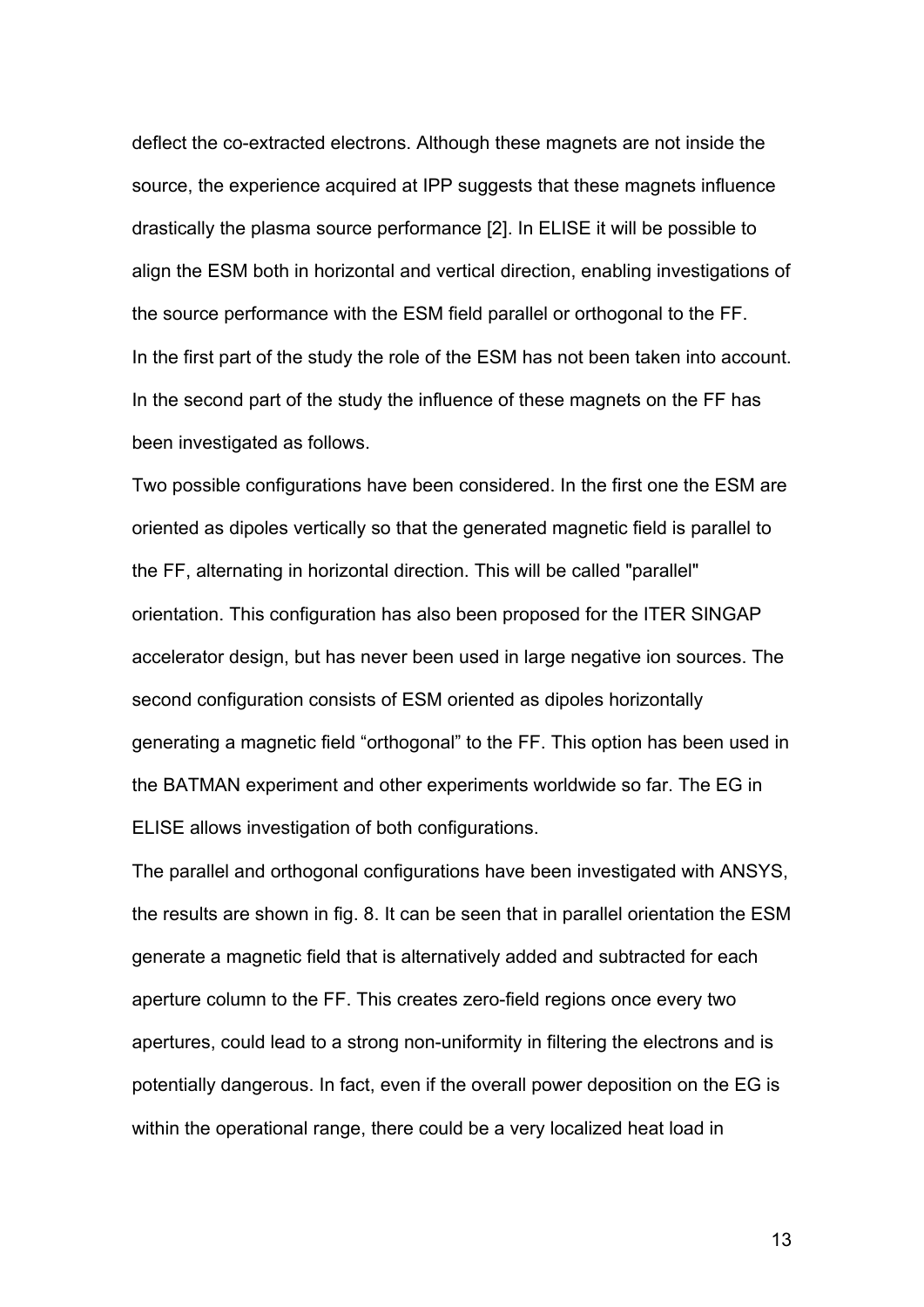correspondence to the apertures where the electron leakage is higher, leading to a localized melting of the EG.



**Figure 8** Effect of the orientation of the electron suppression field (ESF) on the  $B<sub>x</sub>$  component calculated at a distance of 2 mm from the plasma grid for 8 kA current and permanent magnets. (a) Parallel configuration (vertical magnets). (b) Orthogonal configuration (horizontal magnets).

The orthogonal orientation of the ESM on the contrary generates a much more

uniform magnetic field in front of the PG. Due to the design of the cooling

system of the EG it is not possible to realize horizontal magnet grooves straight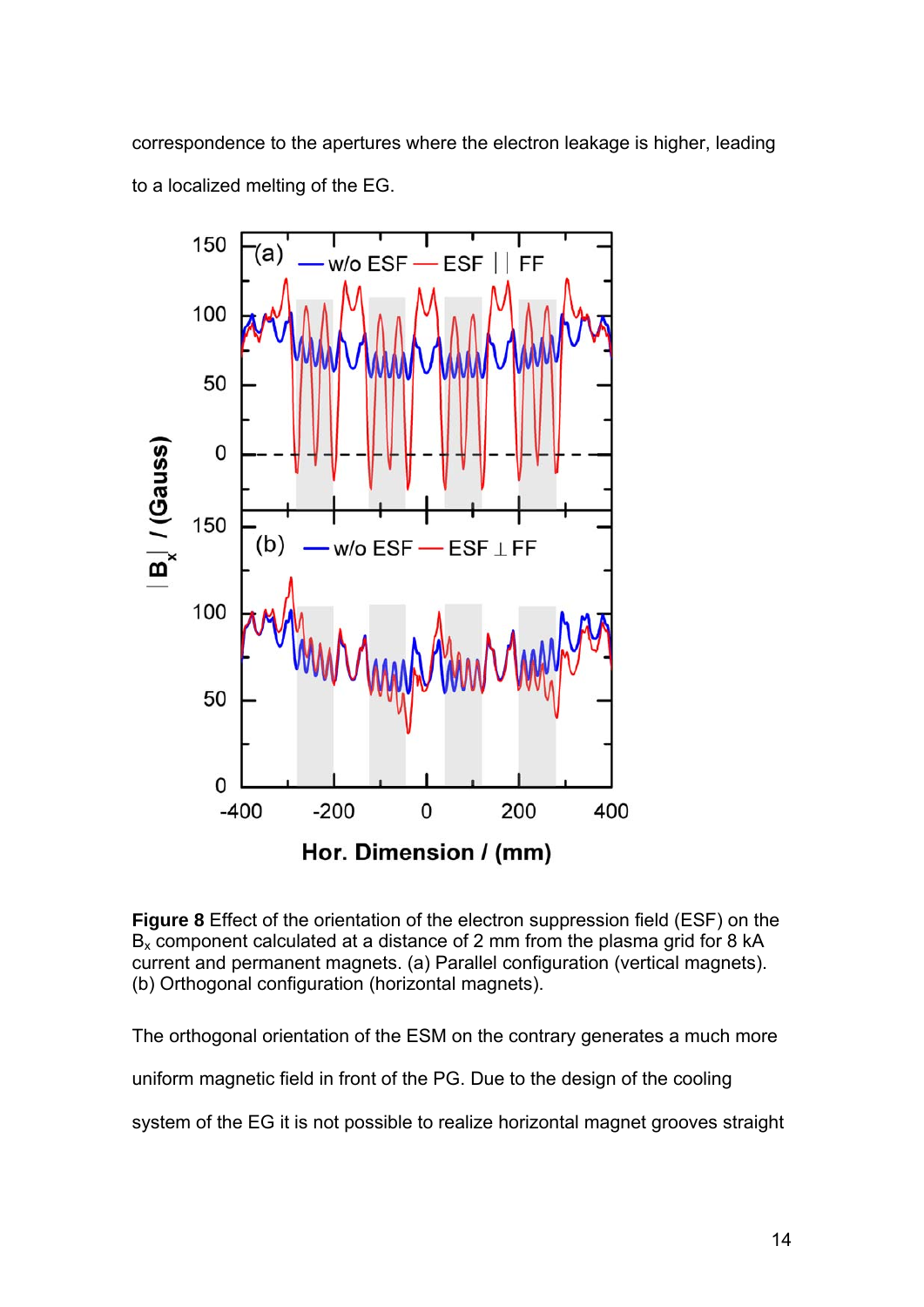through the whole width of the grid [1]. Small magnetic field distortions due to gaps without magnets are visible from the FF calculation, but they can be considered acceptable in terms of FF homogeneity.

### **6 Further improvements**

Although the new PG design offers a significant improvement of the FF homogeneity, the FF in front of the PG, with 4kA of PG current, is still lower than in the BATMAN configuration. The PG current needed to reach the  $[**B**<sub>x</sub>**dL**$ of the BATMAN experiment is still higher than the 4 kA foreseen in the ITER reference design, even with the improved PG geometry. Also FF gradients are different with consequences for the source performance that can not be estimated up to now.

Several solutions are possible but have to be assessed, like magnets inserted in the pockets or in front of the PG in the regions between the beamlet groups, iron jokes, coils inside or outside the source.

### **7 Summary**

The ITER reference FF, originally developed for the arc-driven source, has been compared with the successful BATMAN RF source experiment and other configurations. The aim was to design a plasma grid and a magnetic configuration for an ITER-like RF source, the ELISE experiment, capable of producing a homogeneous FF with the same relevant parameters ( $B<sub>x</sub>$  and ∫BxdL) of the existing negative ion sources. Major modifications have been introduced in the design of the PG such that the FF is more homogeneous, stronger by 50% in front of the PG and the integral  $B_x$ dL is higher in front of the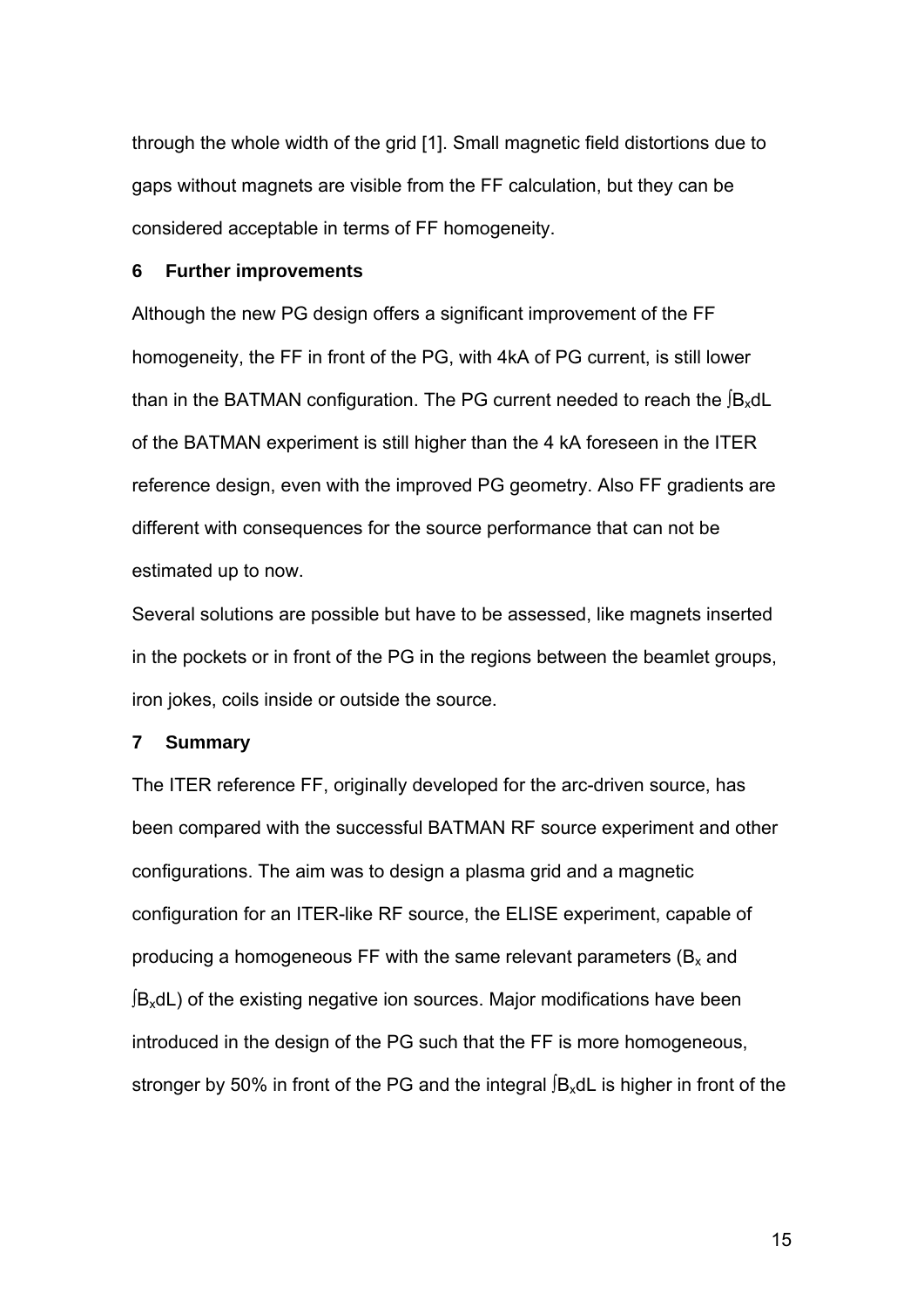beamlet groups than in the ITER reference design for the same total plasma grid current.

The absolute value of the FF in front of the PG is still lower than in the BATMAN source. To increase this value and possibly reduce the PG current other solutions have to be investigated. The new design leaves room for positioning magnets in the PG or on the sides of the extraction areas.

The ESM have also been considered for their influence on the magnetic field in the extraction area. Parallel and orthogonal orientations have been calculated and compared, providing data that support the latter solution.

## **Acknowledgments**

This work was supported by a grant (03FUS0002) from the German Bundesministerium fuer Bildung und Forschung as well as by a grant (TW6- THHN-RSFD4) from the European Union within a framework of EFDA (European Fusion Development Agreement). This support is gratefully acknowledged.

The authors are solely responsible for the content.

The author would like to acknowledge the contribution of Dr. Piero Agostinetti from Corsorzio RFX, Padova